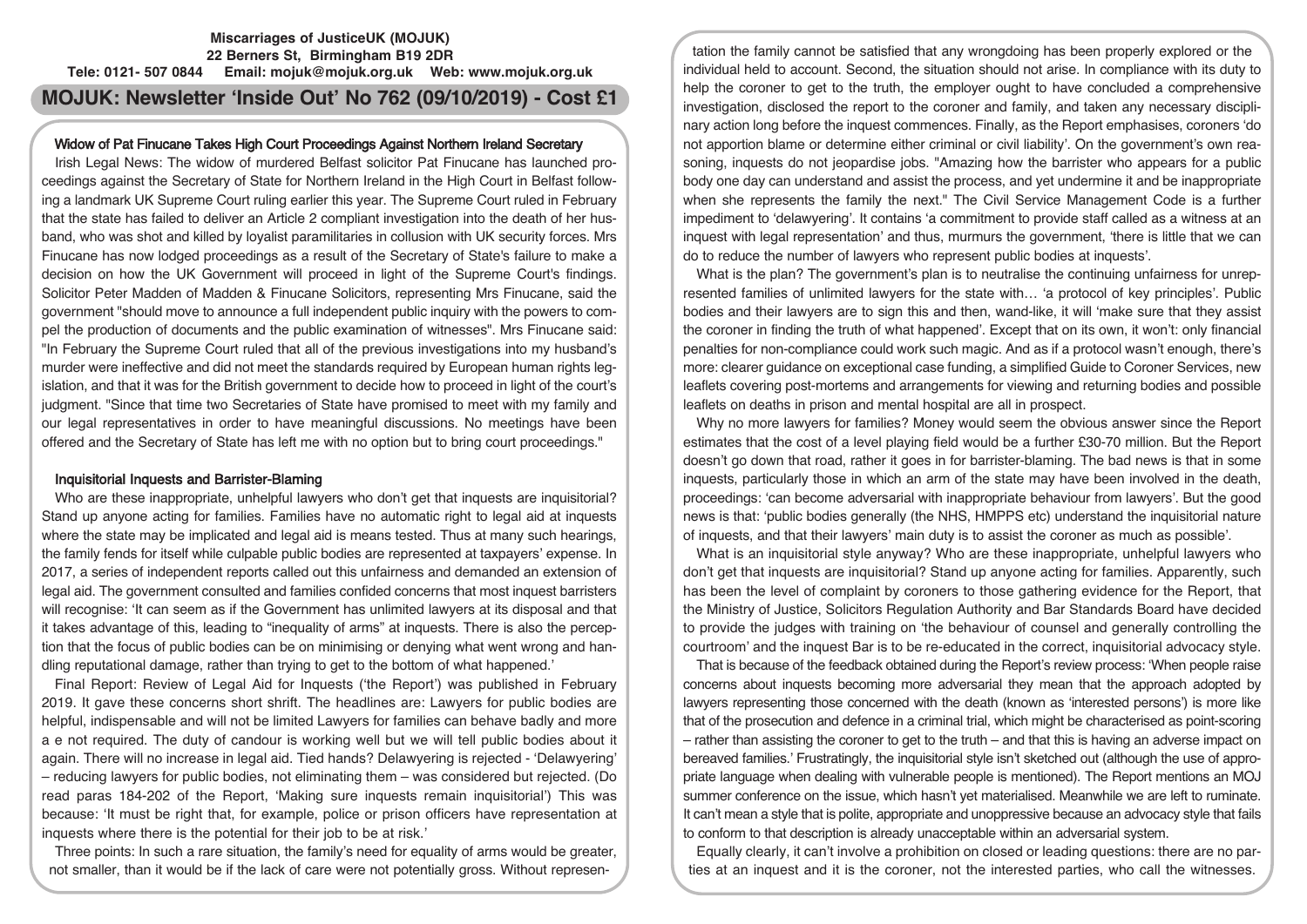Whilst it's all 'questioning' in an inquest (not examination and cross-examination) some inquests do require the coroner to determine which of two expert opinions to prefer and/or to resolve one or more central disputes of fact. And advocacy that, where necessary, enables the proper testing of disputed evidence is essential in a fair inquisitorial system.

The Report arrived at the fabulously Alice in Wonderland belief that at inquests, family barristers are so bad that it's really, truly, deeply better for the bereaved not to have them at all. You see: 'a significant extension of legal aid could have the unintended consequence of undermining the inquisitorial nature of the inquest system' and 'it could also reinforce the commonly held misconception that an inquest's role is to apportion blame, as opposed to finding fact and learning lessons.' Amazing how the barrister who appears for a public body one day can understand and assist the process, and yet undermine it and be inappropriate when she represents the family the next.

Whilst the Bar Standards Board confirms that it has been approached by the MOJ to consider how to ensure that barristers engaged in inquiries act appropriately and in line with the BSB Handbook, a BSB spokesperson told Counsel magazine: 'We continue to encourage the MOJ to bring to our attention specific concerns that they, or the Chief Coroner have, and when those are received we will consider what appropriate regulatory action should be taken in the light of that information.' "The Report arrived at the fabulously Alice in Wonderland belief that at inquests, family barristers are so bad that it's really, truly, deeply better for the bereaved not to have them at all."

Were coroners' complaints really about a very tiny handful of zealots who could start an argument in an empty courtroom, the Report should have said so and unnecessary training should not be funded. If there is a more widespread problem, then the Report should have asked why. If your client can't get legal aid so you have to work pro bono or on a CFA, if – because of funding problems – you're instructed late, and if you're up against unlimited lawyers for state actors whose clients are not assisting with the truth-finding remit as much as they might, in front of a coroner who has set too narrow a scope and/or won't call the witnesses the family wants to hear from or allow them an expert, and you know that the appeal mechanism is beyond your client's reach because there's no legal aid for judicial review either, you might just get a little testy.

A centralised coroner service - The Report is a missed opportunity to delawyer inquests and use the costs saved to fund equality of arms. One way would be a centralised coronial service and these requirements: Public bodies provide coroners with a public report, contributed to by the family and underpinned by statements from those involved, that states whether the death was avoidable and caused by any lack of care on the public body's part. Where the report(s) identifies an avoidable death and all its causes, a brief inquest that does not reinvent the wheel. Where a fuller inquest uncovers facts and wrongdoing that should have been but were not identified by the report(s), the reporting of that failure and imposition of a financial penalty. Meantime this is where inquests are at: lawyers for public servants, leaflets for the bereaved.

#### Summary of Hooded Men Judgment

The Northern Court of Appeal on Friday 20th September, by a majority of two to one, said it was satisfied that the treatment to which Hooded Men had been subjected to would if it occurred today properly be characterised as torture, bearing in mind that the European Convention on Human Rights is a living instrument, but that the test had not been met to enable an Article 2 or 3 procedural investigation to take place given the passage of time. The Court upheld the earlier decision to quash the PSNI's decision not to take further steps to investigate the question of identifying and, if appropriate, prosecuting those responsible for criminal acts arising from their interrogation. It recognised however that an investigation may be hampered by the antiquity of the events.

The appeal concerned applications for judicial review of the PSNI's decision in 2014 that there was no evidence to warrant an investigation, compliant with Articles 2 and 3 of the ECHR, into the allegation that the UK Government authorised and used torture in NI in 1971. The applications also challenged decisions of the PSNI, Department of Justice and Northern Ireland Office as constituting a continuing failure to order and ensure a full, independent and effective investigation into torture at the hands of the UK government and/or its agents in compliance with Articles 2 and 3 of the ECHR, common law and customary international law. The trial judge had dismissed the applications but declared that the PSNI's decision not to take further steps to investigate the question of identifying and, if appropriate, prosecuting those responsible for criminal acts should be quashed. The Court of Appeal said it would deal with all the issues that had been before the trial judge.

The background to the decision to introduce detention without trial and the five interrogation techniques in Northern Ireland in 1971 is set out in paragraphs [3] – [10] of the judgment. As evidence of the nature and effects of the treatment of detainees emerged there was considerable public disquiet. On 31 August 1971 the Home Secretary established the Compton Enquiry to investigate allegations of physical brutality. It considered that brutality was an inhuman and savage form of cruelty, and that cruelty implied a disposition toinflict suffering, coupled with an indifference to, or pleasure in, the victim's pain. The Committee concluded that none of the 12 complainants suffered physical brutality as so defined.

On 16 November 1971 the Prime Minister established the Parker Committee to consider whether, and if so in what respects, the interrogation procedures required amendment. The Committee reported on 31 January 1972 with the majority concluding that, subject to effective safeguards against excessive use, there was no reason to rule out the techniques on moral grounds. In his minority report Lord Gardiner found the issue of authorisation was one of some difficulty and questioned whether the Committee should recommend the enactment of legislation governing the use of the interrogation techniques in emergency conditions. On 2 March 1972, the Prime Minister announced that the government had decided that the techniques would not be used in future as an aid to interrogation.

On 16 December 1971, the Irish Government submitted an application to the European Commission for Human Rights against the UK alleging that the hooded men were subjected to treatment in breach of Article 3 ECHR. The Commission concluded that the combined use of the five techniques constituted a practice of inhuman treatment and of torture contrary to Article 3 and that violations of Article 3 had occurred. The Irish and UK Governments discussed the possibility of a friendly settlement but agreement could not be reached on the initiation of prosecutions or disciplinary proceedings against the officers who were involved in conducting the interrogations. The Irish Government then requested an order from the European Court on Human Rights (ECtHR) that the UK Government should proceed under the criminal law of the UK against the members of the security forces who committed acts in breach of Article 3 and against those who condoned or tolerated them. The ECtHR decided to review the Commission's decision and while it accepted that the use of the techniques amounted to inhuman or degrading treatment it considered that they did not occasion suffering of the particular intensity and cruelty implied by the word torture. The ECtHR also concluded that the sanctions available to it did not include the power to direct one of the States before it to institute criminal or disciplinary proceedings in accordance with its domestic law.

The issue lay dormant until documentation was discovered by researchers in 2013. On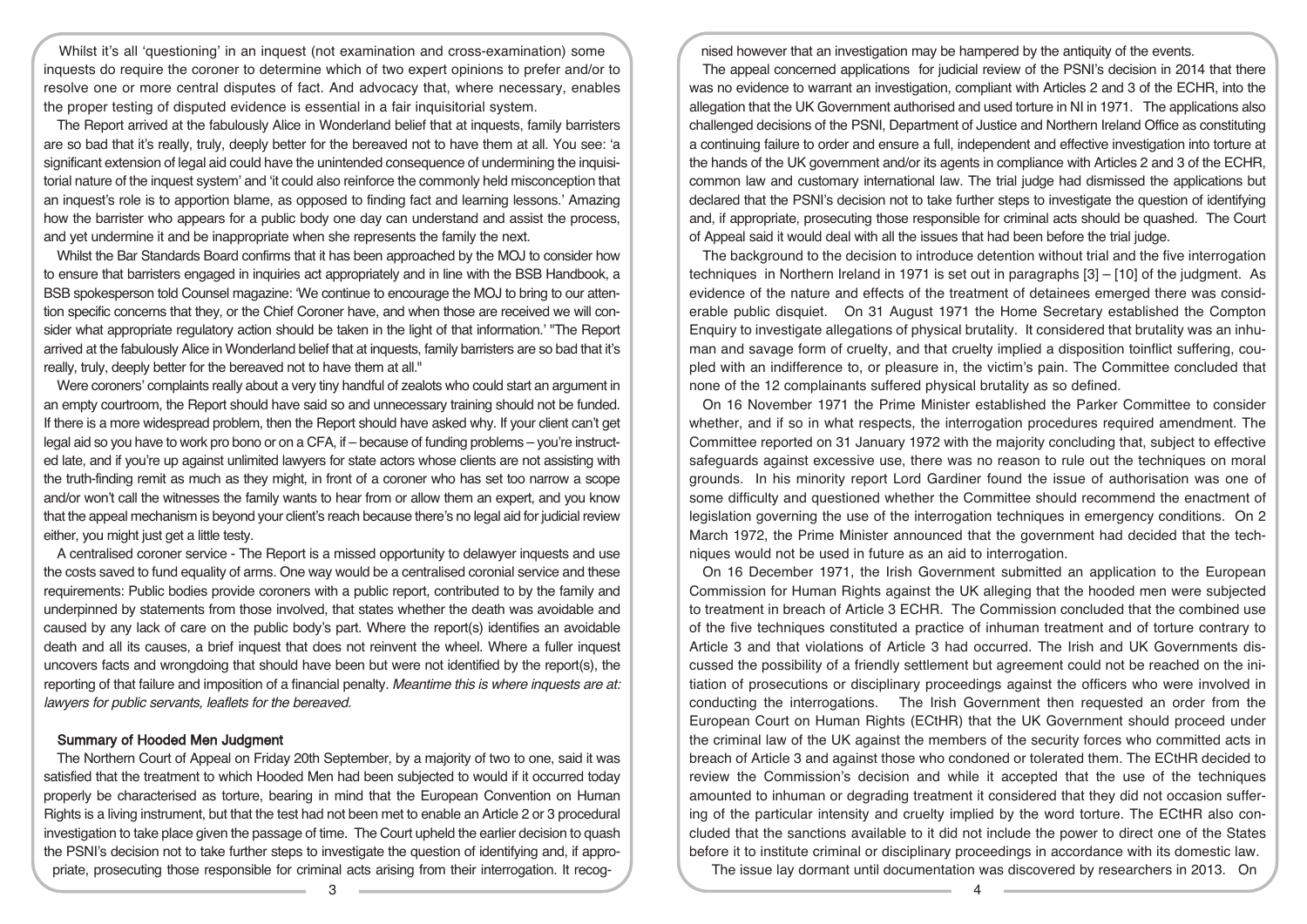4 June 2014, RTÉ broadcast a documentary which disclosed correspondence that had not been before the Commission and ECtHR. This indicated that in December 1976 Roy Mason, the then Secretary of State for NI, wrote to his opposite number in the Conservative Party, Airey Neave, indicating that it was preferable that the claims for damages in respect of the interrogation procedures should be settled out of court given that the procedures themselves were unlawful and because of the embarrassment or worse which could arise for those concerned at the time including Lord Carrington. The terms of the letter raised concerns in the Ministry of Defence should the letter be disclosed and it was recommended that the Secretary of State attempt to recover the letter from Mr Neave and advise him not to reveal its contents to anyone else. This appears to have been successful and an amended letter excluding the reference to embarrassment and Lord Carrington was provided.

The programme also referred to a memo written by the then Home Secretary, Merlyn Rees on 31 March 1977 to the Prime Minister ("the Rees memo") after a meeting with representatives of the Irish Government seeking to achieve a friendly settlement of the dispute which stated: "It is my view (confirmed by Brian Faulkner before his death) that the decision to use methods of torture in Northern Ireland in 1971/72 was taken by Ministers – in particular Lord Carrington, then Secretary of State for Defence." In a note in the margin of the Rees memo the Head of the Army Department of the Ministry of Defence (MoD") wrote: "This could grow into something awkward if pursued". The Rees memo was followed up by a letter from him dated 18 April 1977 in which he said: "I would accept that in discussing the situation in 1971/72 I compressed the record too starkly". The Pat Finucane Centre also uncovered material in the National Archive in 2013 including a document from a MoD official dated 9 November 1971 entitled "Northern Ireland – Authority for Interrogation". In this document it stated: "On 10 August [1971] S of S [Lord Carrington] discussed the matter with the Home Secretary [Reginald Maudling]. Neither Secretary of State indicated any dissatisfaction with the situation. S of S consider, I believe, that he and the Home Secretary (in the Prime Minister's absence) thereby acquiesced in the provision by the Army of advisory services for the interrogations that were expected to be authorised by the Northern Ireland Minister of Home Affairs and to produce a valuable intelligence dividend. The selection of individuals to be interrogated was, however, entirely a matter for the RUC and the Northern Ireland Government. On 11 August Mr Faulkner, acting as Minister for Home Affairs, and on the advice of the RUC, signed orders … authorising the removal of each of the 12 persons … Mr Faulkner had received recommendations that these individuals should be interrogated, and he had been extensively briefed by the Director of Intelligence in Northern Ireland on the techniques of interrogation. By authorising the removal of these persons in the circumstances, Mr Faulkner must have deemed to have agreed that they should be interrogated. I believe therefore that not only would it be fair that any public answer should be in terms that interrogation had been authorised by the Northern Ireland Government with the knowledge and acquiescence of HMG; but that the legal fact of the signing of the removal order by Mr Faulkner virtually precludes any other answer. Likewise, if asked who authorised interrogation of these particular individuals, the facts permit no other answer than "the Northern Ireland Government".

The RTÉ broadcast led to a question being asked by Gerry Kelly MLA at the Northern Ireland Policing Board in July 2014 about what action the Chief Constable had taken "following the assertion in official documents that Lord Carrington authorised the use of methods of torture in this jurisdiction". The response was that "the PSNI will assess any allegation or emerging evidence of criminal behaviour … with a view to substantiating such an allegation and identifying sufficient evidence to justify a prosecution and bring people to court". The

PSNI deployed a researcher to carry out an investigation at the National Archives. He was unable to locate the Rees memo and was told "it had most likely been returned to the original department" . He reviewed a range of documents and concluded that there would be no useful purpose served by taking the investigation further. This resulted in a written response from ACC Kerr on 17 October 2014 stating that the evidence to support an allegation that the UK Government had authorised torture had not been found and that it was clear that the use of torture was never authorised at any level. It was this statement that generated this litigation. On 27 October 2017 the trial judge, Mr Justice Maguire, dismissed the applications for judicial review of the PSNI's decision that there was no evidence to warrant an investigation compliant with Articles 2 and 3 must fail but declared the decision not to take further steps to investigate the question of identifying and prosecuting individuals should be quashed.

On 4 December 2017 an application was made by the Irish Government to the ECtHR requesting it to revise its judgment on the grounds that the UK Government had information demonstrating that the effects of the five techniques could be substantial, severe and long-lasting while it had alleged in the Convention proceedings that the effects were minor and short term; and that the archive material revealed the extent to which, at the relevant time, the UK Government had adopted and implemented a policy of withholding information from the Commission and the ECtHR including that their use had been authorised at ministerial level and their purpose in doing so. The majority of the ECtHR had doubts as to whether the documents on the medical effects suggested that the Commission had been misled as to the serious and long-term effects of the five techniques. The ECtHR accepted that a number of documents demonstrated that the then UK Government was prepared to admit that the use of the techniques had been authorised at "high level" to avoid any detailed enquiry into the issue but that the relevant facts were not "unknown" to the Court at the time of the original proceedings. In her dissenting judgment, Judge O'Leary concluded that the new facts revealed that medical evidence was available pointing to the long-term serious mental effects of the five techniques and the existence, nature, extent and purpose of a policy of nondisclosure and obstruction by the UK Government. She considered that those new facts might or would have had a decisive influence when the Court considered whether it should confirm or overturn the unanimous Commission finding of torture.

Consideration: The passage of time is the most substantial issue in this appeal. It arises in two ways: • The Convention is a living instrument. The Court of Appeal said that it was clear that the approach both nationally and internationally to the conduct which would constitute torture in 1971 and the steps that should be taken in relation to it have changed. It referred to the UN Convention against Torture and Other Cruel, Inhuman or Degrading Treatment or Punishment which was adopted in 1984. It provided a definition of torture, that torture should be criminalised and that alleged offenders should be subject to criminal, disciplinary or other appropriate proceedings. The UK Government gave effect to the criminalisation provisions of the Convention in s. 134 of the Criminal Justice Act 1998 which provides that "a public official or person acting in an official capacity, whatever his nationality, commits the offence of torture if in the United Kingdom or elsewhere he intentionally inflicts severe pain or suffering on another in the performance or purported performance of his official duties." The Court said the decision of the ECtHR in 1978 was subject to a degree of criticism because of the nature and extent of the conduct required to constitute torture before such a finding could be made. In 1999 the ECtHR reviewed its position and stated that "having regard to the fact that the Convention is a "living instrument which must be interpreted in the light of present day conditions", it considered that certain acts which were classified in the past as "inhuman and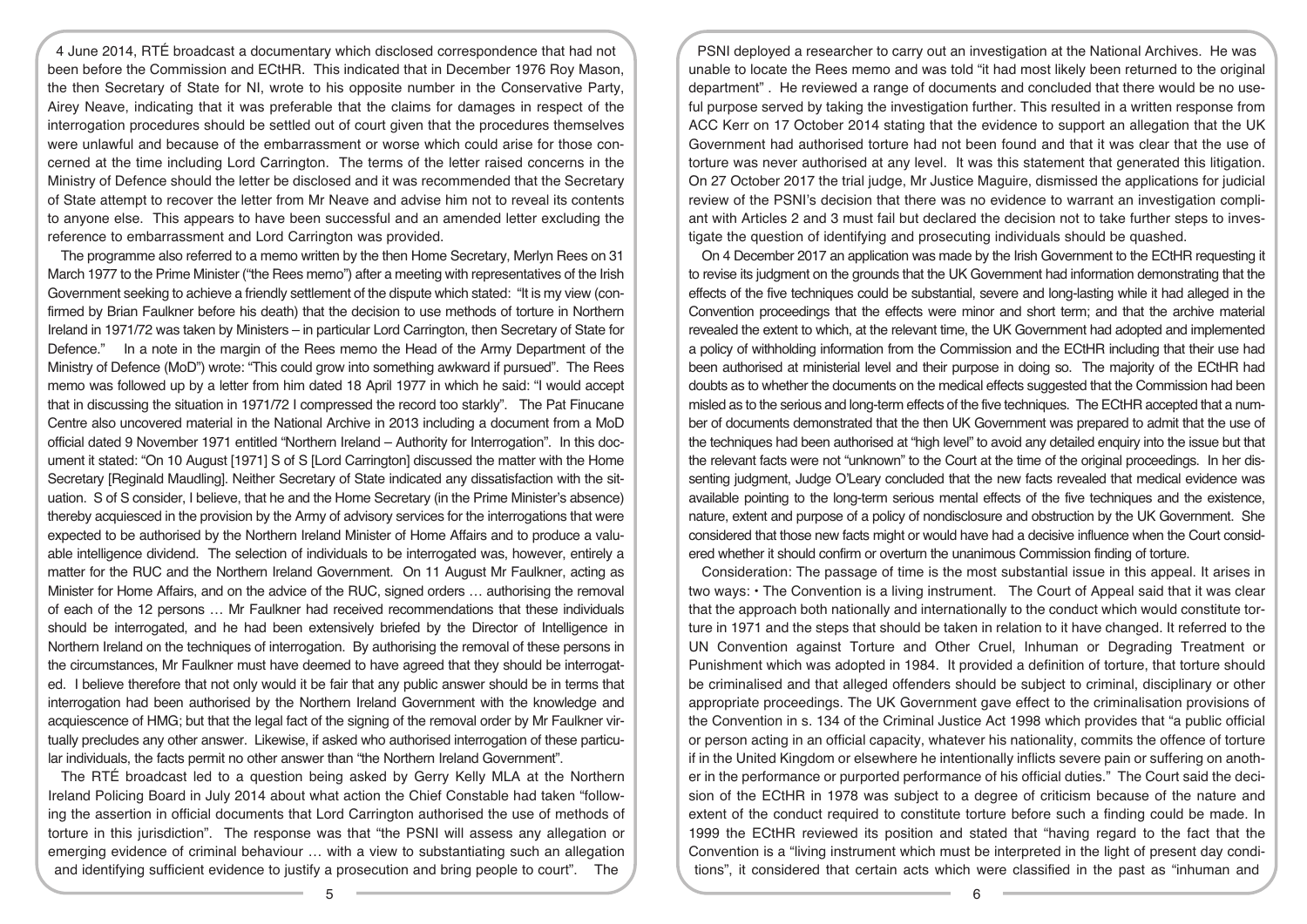degrading treatment" as opposed to "torture" could be classified differently in future. In the domestic courts, it was accepted in 2006 that the international prohibition of the use of torture enjoyed an enhanced status which meant that in terms of criminal liability every state was entitled to investigate, prosecute and punish or extradite individuals accused of torture who were present in its jurisdiction. It was also accepted that torture may not be covered by a statute of limitations and that only in the past 25 years had international law recognised a duty on states to carry out formal investigations into at least some of the deaths for which they were responsible and which may well have been unlawful.

•The temporal relationship between the claim in this case made in 2014 and the events which occurred some 43 years earlier. In paragraphs [78] – [98] the Court reviewed the domestic and international case law on the procedural and substantive obligation on the State under Article 2 ECHR to carry out an effective investigation and the temporal jurisdiction for carrying out an investigation. The Court said that, unlike the trial judge, it had the benefit of the UKSC decision in Geraldine Finucane's Application [2019] UKSC 7 which set out the following propositions: The critical date for the establishment of Convention rights in domestic law is 2 October 2000:Where it is sought to establish procedural or ancillary Article 2 or 3 Convention rights after that date in respect of a death prior to 2 October 2000 the genuine connection and Convention values tests apply: The 10 year time-limit is not inflexible. Although it is a factor of importance its significance may diminish particularly where the vast bulk of the enquiry into the death or breach of Article 3 has taken place since the HRA came into force:The Brecknell test can provide a basis for the revival of the procedural obligation but the genuine connection or Convention values test must also be satisfied.

The trial judge had been satisfied that the materials exposed in the RTÉ documentary fell within the broad description referred to in the Brecknell judgment. The Court said it was important to recognise that although Lord Carrington, Sir Reginald Maudling and Brian Faulkner are now all deceased the investigation sought by the appellants was broader than the part that those individuals played and that many of those involved in the events may no longer be available. It was necessary to review the trial judge's finding in light of the revision judgment in Ireland v UK which had not been available to him but which gives substantial guidance on the issue of how the ECtHR might interpret the circumstances. Although the overall issue for the Court was whether there was material which satisfied the very high test as to whether there were exceptional circumstances justifying a revision of the judgment, the basis upon which it was contended that the judgment should be revised required determination of what the new material was and how it was relevant to a revision of the original findings.

The Court noted that the purpose of the proposed investigation includes obtaining evidence as to the level of knowledge and understanding the persons authorising the application of the five techniques actually had. It noted there must be a trigger before the obligation to conduct a procedural investigation arises as any other approach would offend the principle of legal certainty upon which the Convention places great weight. Case law cites that any new material emerging should be sufficiently weighty and compelling to warrant a new round of proceedings. The Court said it was therefore necessary to examine what material was available by the time of the delivery of the judgment in Ireland v UK in 1978 and what difference to the obligation to investigate has been established by the material newly released into the National Archive. It noted that by 1978, as a result of the Compton Enquiry, the Parker Committee Report, the debates in Parliament, the investigations by the European Commission and the hearings before the ECtHR the following matters had been established: • the precise nature of the techniques used and the purposes for which they were used; • the persons in respect of whom they were

used; • the extent of the training and preparation for their use; • the fact that a secret base was identified for their application; • the use of the techniques had been authorised at a high/senior level; • the authorisation included ministerial authorisation (referred to by Lord Gardiner); • the use of the techniques was unlawful; • the use of the techniques was in breach of Article 3 of the Convention; • the use of the techniques was an administrative practice of the United Kingdom; • the UK government had chosen not to co-operate fully with the investigation carried out by the European Commission; • that attitude persisted during the hearing before the Court; • the UK government made clear that it did not intend to carry out any investigation into the criminal or disciplinary liability of those who authorised and applied the techniques.

It said it was clear, therefore, that by 1978 there was a compelling case for the investigation of those who authorised and implemented the unlawful use of the five techniques with a view to prosecution for any criminal offences disclosed: "That investigation did not take place because of a policy decision made within the United Kingdom Government. All of that was known." The Court referred to a minute prepared by an official in the Northern Ireland Office on 13 February 1978 discussing what if any steps should be taken in light of the judgment of the ECtHR in Ireland v UK which noted: "In relation to the five techniques, there is no point in talking about evidence or investigations. It would not be a week's work to discover who was responsible if we set our minds to it. As I understand it, the decision not to prosecute was, and is, a policy decision (and no doubt an admirable one)."

The Court commented that the new material which was recovered principally from the National Archive provides further detail in relation to the circumstances leading to the authorisation of the use of the five techniques and the lack of cooperation of the United Kingdom Government in the disclosure of material, particularly in relation to the consequences of the use of the techniques. It said it does not, however, alter the substance of what has been known for the last 40 years: "The omission of any adequate investigation seeking to establish criminal responsibility in respect of the unlawful treatment of those subjected to the five techniques has been publicly recognised since at least 1978 and although the recent focus on the additional material in the National Archive emphasises the proper sense of injustice felt by those who were subjected to the techniques that material does not constitute new material raising reasons for the conduct of an adequate investigation beyond those that have been known for a long time. The jurisprudence of the Convention does not permit the simple application of new law to past facts. Taking into account the analysis of the revision judgment which was not, of course, available to the learned trial judge and applying it to the circumstances of the appeal we consider that the Brecknell test has not been satisfied."

The Court said that if it was wrong in its approach to the Brecknell test it agreed with the trial judge that the critical date is 2 October 2000 and the genuine connection test has not been met and that in any event extensive, detailed investigations had taken place during the 1970s. The Court found the application of the Convention values test more difficult. It accepted that the application of the five techniques amounted to the torture of those who endured them and that that conclusion reflects the development of the Convention as a living instrument. It also accepted that this is a feature which should be taken into account in determining whether any proposed investigation is required by Convention values. The Court, however, questioned whether this was the only feature as the Convention values test cannot apply to the period before the Convention was adopted: "That would suggest that there is at the very least a role to be played in the application of this test by considering the nature of Convention values at the time when the omission took place. That would mean taking into account the conclu-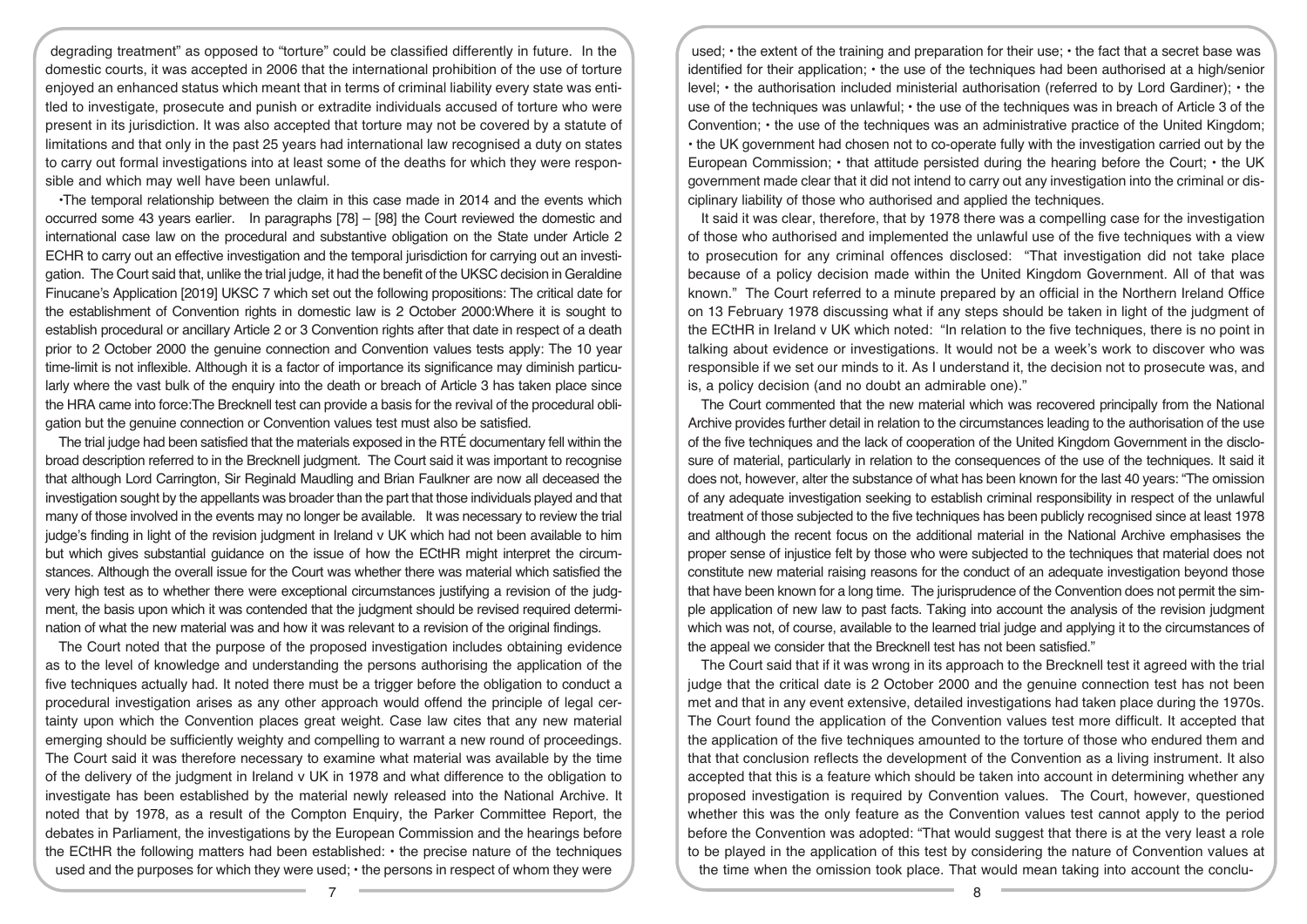sions of the ECtHR in 1978. It would also require one to recognise the investigations which did take place through the Compton Enquiry, the Parker Committee, the debates in Parliament, the investigation by the Commission and the consideration by the Court. The resolution of this issue is not necessary to our decision in this case since we have concluded that the Brecknell test is not satisfied but may have to be addressed in other circumstances."

The Court then dealt with the issues of any duty at common law and customary international law. It said that if the obligation at common law is the same as that under the Convention it will similarly fail because the Brecknell test has not been satisfied. It agreed, however, with the trial judge that it could not be argued that there was an obligation to carry out a procedural investigation of a death as an aspect of customary international law before the 1990s and that that was long after the relevant period in this case.

The final issue before the Court concerned the legal consequences of the answer given by the Chief Constable to Mr Kelly at the Policing Board in 2014. The appellant advanced an argument on the basis of legitimate expectation. The Court noted the UKSC judgment in Finucane which states that where a clear and unambiguous undertaking has been made, the authority giving the undertaking will not be allowed to depart from it unless it is shown that it is fair to do so. The trial judge had characterised the narrowness of the enquiry which the PSNI researcher carried out as inconsistent with what the Chief Constable had said and that the investigation should have been aimed at identifying evidence of criminal behaviour. The Court considered that the statement made by the Chief Constable to the Northern Ireland Policing Board was a clear and unambiguous undertaking as to the nature of the investigation that should be carried out and that it created a legitimate expectation of a procedural kind to the public at large: "This is not a case in which the Chief Constable has sought to resile from that undertaking … the investigation carried out by the researcher tasked with this issue was unduly narrow and appears to have been focused solely in establishing whether there was express information given to a particular Minister [Lord Carrington] of the application of torture. It is disappointing to note that this inadequate investigation was signed off by two more senior officers. That may raise an issue about whether there is likely to be any public confidence in an investigation without practical independence from the PSNI."

The Court agreed with the trial judge that the approach to the investigation was irrational and in its view the expectation remains unfulfilled. It made the following conclusions: • "We are satisfied that the treatment to which Mr McGuigan and Mr McKenna were subject would if it occurred today properly be characterised as torture bearing in mind that the Convention is a living instrument • We are satisfied that the Brecknell test can apply in domestic law so as to enable an Article 2 or 3 procedural investigation to take place in respect of a death occurring before 2 October 2000 but consider that the test is not satisfied in this case taking into account the conclusion of the revision judgment in Ireland v UK. • We agree with the trial judge that the genuine connection test in Janowiec is not satisfied and we question whether the Convention values test is satisfied bearing in mind the conclusion of the Court in Ireland v UK and the extent of the investigation that has taken place already. • We agree with the trial judge that there is no common law obligation identical or similar to the procedural Article 2 or 3 obligations. • We agree with the trial judge that there is no procedural obligation imposed by customary international law in this case. • We are satisfied that the Chief Constable's answer to the question posed by Mr Kelly at the meeting of the Northern Ireland Policing Board on 3 July 2014 gave rise to a legitimate expectation of the type described in the judgment. The Chief Constable has not resiled from that undertaking. • We agree that the investigation carried out by the researcher on behalf of the HET was irrational and did not honour the undertaking given by the Chief Constable. • We are satisfied that the decision made by the trial judge to quash the outcome of that investiga-

tion was well within his area of discretionary judgment. In light of the manner in which the investigation was pursued it seems unlikely that an investigation by the Legacy Investigation Branch of the PSNI or its successor is likely to engender public confidence. • We recognise, however, that the passage of time may considerably hamper the progress of any such investigation. • It is, of course, entirely appropriate in a modern democracy that civil servants should protect the political reputation of their Ministers but there is a real danger that the rule of law is undermined if that extends to protecting Ministers from investigation in respect of criminal offences possibly committed by them."

# Regina v Irfan Mohammed

1. On 17 June 2019, in the Crown Court at Worcester, the appellant pleaded guilty and was sentenced in respect of the following offences: Count 1: aggravated vehicle taking, 22 months' imprisonment; Count 2: dangerous driving, 22 months' imprisonment, to run concurrently; Count 3: possession of a Class B controlled drug, one month's imprisonment, to run concurrently; and Driving without insurance, no separate penalty was imposed, other than his licence was endorsed. The total sentence was, therefore, 22 month's imprisonment. He was disqualified from driving for a period of five years and eleven months.

2.The appellant now appeals against sentence by leave of the single judge.

3. The facts: On 17 May 2019, a van which had been parked in the car park of a hotel in Birmingham was found to have been stolen. It was subsequently detected by police officers as it exited a junction of the M5 in the Droitwich area. The occupant of the vehicle was the appellant. Police officers pulled alongside the vehicle when it had stopped. An officer approached the vehicle on foot. However, the appellant manoeuvred the van over a central reservation and drove off on the opposite carriageway. Police vehicles followed utilising their sirens. The appellant stopped the van and deliberately reversed into the police vehicles, causing damage and injury to one of the officers. The police attempted to block the van, but the appellant drove the van onto a kerb and directly at a police officer who, fortunately, managed to dodge it. Police continued to follow the van which maintained its dangerous course, during which it rammed police vehicles on more than one occasion, causing injuries to officers and damage to their vehicles. The van was eventually hit by a police vehicle, causing it to move on to an embankment. When the vehicle came to a halt, the appellant exited it and ran into some woods in order to escape from the police. He was apprehended and taken into custody.

4. During the course of the chase police officers sustained injuries which included whiplash, soft muscle injury, stiffness to the neck and upper back, and a hand injury. Considerable damage was caused to the police vehicles, the value of which exceeded £70,000. When the appellant was searched by the police, two bags of cannabis were seized

5. At the sentencing hearing the appellant was aged 30 years. He had one conviction for an unrelated offence, for which he was sentenced to a community order in April 2016.

6. In sentencing, the judge stated how seriously he regarded the driving of the appellant. He took as the starting point the maximum sentence in respect of counts 1 and 2, namely, two years' imprisonment. The judge stated that the sentences should be concurrent. The only reduction given was that of credit for the guilty pleas. The appellant had pleaded guilty to the offences as the plea and directions hearing. However, the judge limited the degree of credit for the pleas because he was of the opinion that, as the appellant was under the scrutiny of the police and on camera, he had no choice but to plead guilty. The credit he allowed was in the order of eight to ten per cent.

7. There is one ground of appeal. It is that the judge failed to give the appropriate dis-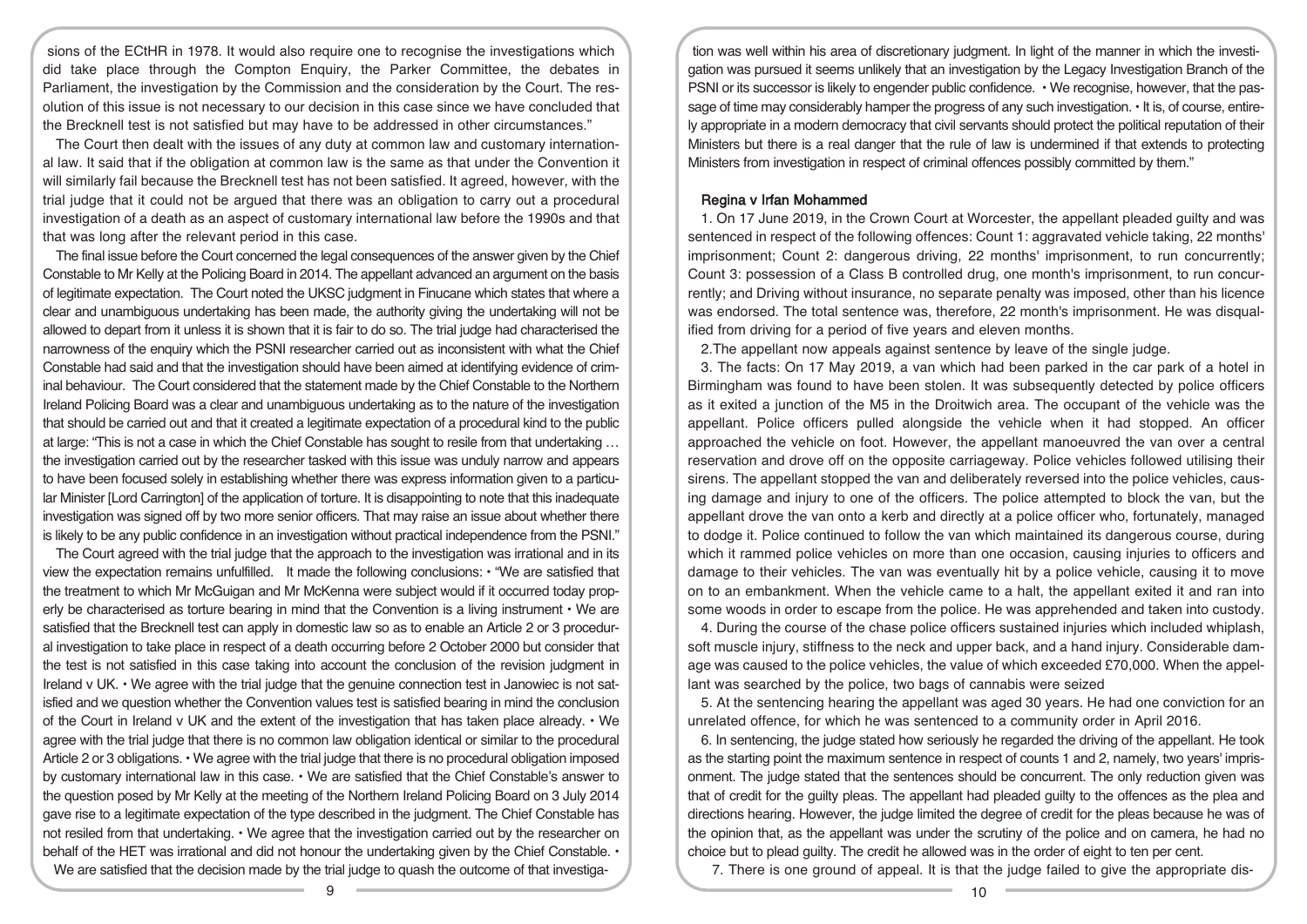count or credit of 25 per cent for the guilty pleas.

8. We accept the submission made on the appellant's behalf that, given the stage at which the pleas of guilty were entered, the appropriate credit which should have been given following the guidance issued by the Sentencing Council was 25 per cent. The guideline specifically states that "the benefits apply regardless of the strength of the evidence against an offender. The strength of the evidence should not be taken into account when determining the level of reduction".

9. In our judgment, the judge erred in reducing the appropriate figure for credit to reflect the strength of the evidence. Accordingly, the total sentence of 22 months' imprisonment is quashed and substituted for it is a sentence of 18 months' imprisonment.

10. As to the period of disqualification imposed, the guidance set out in R v Needham and Others [2016] EWCA Crim 455 is to be followed. Given the reduction in the sentence, the extension period of eleven months is to be reduced to a period of nine months. Thus, the disqualification is for a total period of five years and nine months, comprising a discretionary disqualification of five years and an extension period of nine months.

11. Finally, pursuant to section 36 of the Road Traffic Offenders Act 1988, following a conviction for dangerous driving an extended re-test is to be ordered by the sentencing court. The judge did not make such an order. By reason of the provisions of section 11(3) of the Criminal Appeal Act 1968, this court does not have the power to impose what would be a more severe sentence than that ordered by the Crown Court. In the circumstances we do not impose a re-test.

12.For the reasons given and to the extent identified, this appeal is allowed.

#### Banker's Wife Escapes Extradition to Azerbaijan on Embezzlement Charges

Victoria Ward, Telegraph: Abanker's wife who spent £16million during a series of shopping sprees in Harrods has escaped extradition back to Azerbaijan on fraud charges. Zamira Hajiyeva, 55, is accused of embezzling millions of pounds from the state-owned bank that her husband ran for 14 years. But she won her extradition battle on Thursday after a judge at Westminster Magistrates' Court ruled she would not get a fair trial in her native country. Mrs Hajiyeva became the subject of the UK's first Unexplained Wealth Order last year amid accusations that she had used stolen money to fund her lavish lifestyle. The National Crime Agency (NCA) began investigating her finances following the conviction of her husband on corruption charges, using so-called "McMafia" anti-corruption laws that came into force last year. The couple purchased an £11.5million house in Knightsbridge and a £10.5 million golf club in Ascot, Berkshire. Court papers revealed Mrs Hajiyeva spent £16 million during a decade-long spending spree in Harrods from 2006, including £1million in the toy department and £5.75million at the jewellery designers Boucheron and Cartier. She spent £30,000 in one day at the Knightsbridge store's Belgian chocolate outlet Godiva and thousands on La Perla and Agent Provocateur lingerie.

Mrs Hajiyeva's husband, Jahangir Hajiyev, 57, was the chairman of the International Bank of Azerbaijan (IBA) bank from 2001 until his resignation in 2015 and he was subsequently sentenced to 15 years in prison for fraud and embezzlement. The court heard he earned a salary of around £55,000 a year when he was running the bank and there was no evidence of any legitimate source for the wealth his wife had subsequently enjoyed. Her lawyers claimed she was being persecuted for her political beliefs and would not get a fair trial if deported to the former Soviet republic. They argued that while her spending might have been offensive, "spending money is not a crime". Helen Malcolm QC, representing the Azerbaijani government, said Mrs Hajiyeva had been a part of an organised crime group which had used 28

IBA credit cards to embezzle £76million. In her written judgment, Chief Magistrate Senior District Judge Emma Arbuthnot said she agreed that there was evidence of Mrs Hajiyeva's "part in the alleged conspiracy". She added: "There is evidence from which dishonesty could be inferred. I find there is sufficient evidence of conspiracy to defraud." Arbuthnot also found that there was very little evidence provided by the defence that the case against Mrs Hajiyeva in Azerbaijan was "politically motivated". She added: "I have concluded that the request is in fact not made for the purpose of prosecuting Mrs Hajiyeva on account of her political opinions. It is being made because her husband defrauded the bank of a large amount of money over a lengthy period of time in a dishonest conspiracy involving many others." But the judge said that there was a "real risk" that Mrs Hajiyeva's trial would suffer a "flagrant denial of justice". Ben Keith, representing the Azerbaijani government said: "We will likely appeal this case." The High Court granted the Unexplained Wealth Order but Mrs Hajiyeva was granted leave to appeal. Meanwhile, her assets have been frozen. If she loses the appeal, she will be required to explain the source of her wealth and faces the prospect of having her assets seized.

#### Woman Bites Camels Balls to Save Herself After Freak Encounter

A woman had a freak and dangerous encounter with a camel in a field near a busy truck stop. The camel, named Casper, is penned in a field at the Tiger Truck Stop in Grosse Tete. Authorities said a woman was chasing after her loose dog when she was attacked by the camel which was spooked by the human and dog in its enclosure. A husband and wife later identified Edmond Clayton Lancaster and his wife Gloria Fraley Lancaster were tossing treats for their dog along the fence of the field, prompting the dog to run behind the fence. The camel became startled and got violent toward the couple, who fought back. "You can see they were pushing and pushing on the camel, swatting him with the hat and stuff like that," Pamela Bossier, an eyewitness, said. The woman was eventually pinned by the camel, which sat on top of her, nearly crushing her. In an attempt to save herself, the woman bit the testicles of the camel so it would jump off of her. The woman then escaped, authorities said. She was hospitalized for injuries related to the encounter with the camel. The couple, from the Pensacola area of Florida, was issued tickets for trespassing and not having the dog on a leash.

# Forces Failing to Prevent Police Officers Abusing Position For Sex

Samantha Dulieu, Justic Gap: The police watchdog has warned that forces are not doing enough to prevent officers abusing their position of power for sexual purposes. A report released on Friday by Her Majesty's Inspectorate of Constabularies, Fire and Rescue Services (HMICFRS) details failings in forces' vetting of police staff, as well as the scale of the problem of sexual abuse by officers. According to the inspectorate, approximately 35,000 people did not have the required levels of vetting including officers and staff as well as contractors and volunteers. The report highlighted that vetting, described by the inspectorate as the first line of defence against corruption, was inaccurate and inconsistent. National vetting standards were put in place in 2006 in order to improve police background checks.

This latest report found that 17 police forces have unvetted staff forming more than 13% of their workforce. This rose to 37%, 42% and 52% for the Metropolitan, Thames Valley and West Midlands police forces respectively. Five further police forces were unable to provide any information about the vetting of staff members. Concerns have been raised that those who joined the police force prior to the 2006 guidelines may never have had any background checks completed.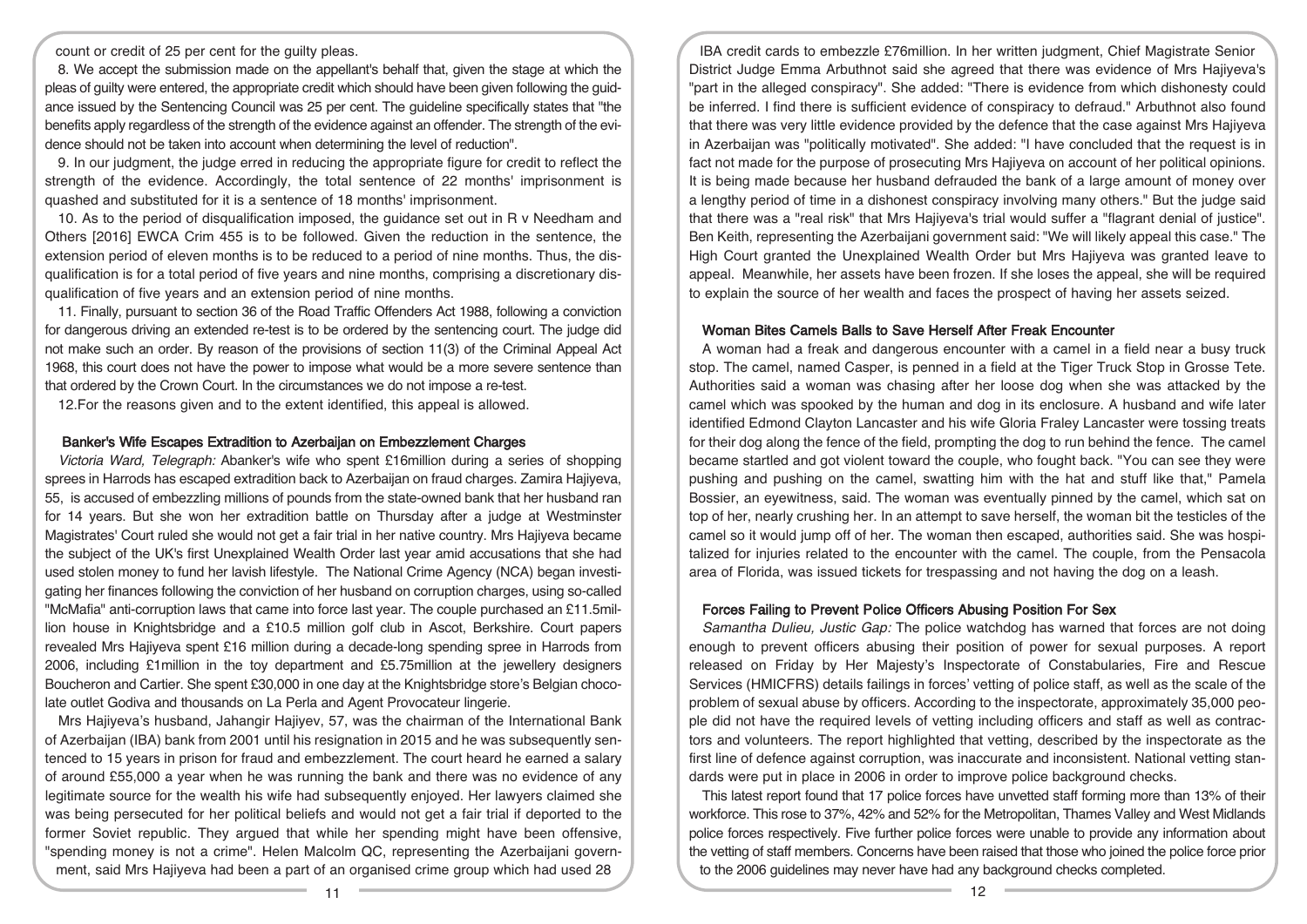In the three years up to the end of March there were 415 referrals to the Independent Office for Police Conduct (IOPC) relating to the abuse of position for a sexual purpose. Almost a quarter of all referrals to the anti-corruption unit at the IOPC related to sexual abuse of a vulnerable person by police staff during the same period. The National Crime Agency (NCA) has described this as a 'major threat'to UK law enforcement. 'We have been urging the police to act on this issue for some years now,'commented HM Inspector of Constabulary Zoe Billingham. 'Many forces have listened and are already making changes. But I've been deeply disappointed to find that others have, after all this time, still not put some basic measures in place.'

This report comes less than a year after a Cheshire Constabulary PC was jailed for 25 years for the rape of a 13-year-old girl. Ian Naude was being investigated for sex offences when he became a student officer in April 2017. His appointment was delayed from January to April following a rape allegation against him. Naude was allowed to join the force when no further action was taken in the case. Billingham said that it was important to recognise that 'this sort of abuse of power is thankfully incredibly rare, and the vast majority of officers and staff are dedicated public servants who would never contemplate this inexcusable behaviour'.

Meanwhile a second HMICFRS report also released on Friday graded Cleveland police as inadequate in all three areas of assessment. This is the first time a police force in England and Wales has been judged as such. The report forms part of the ongoing annual assessment of police effectiveness, efficiency and legitimacy (PEEL reports). HM Inspector Matt Parr commented that 'these results are so worrying that we have chosen to publish the report sooner than we originally planned'. The report is particularly critical of the force's handling of crime prevention and vulnerable people, and states that 'the inappropriate behaviour of senior leaders within Cleveland is so profound that it is affecting the efficiency and effectiveness of the force'. Cleveland's Police and Crime Commissioner, Barry Coppinger speaking on Radio 4 on Friday said 'there have been a small minority of people over a period of time who have not behaved appropriately and have let the force down"' This comes two years after Cleveland police were found to have unlawfully tapped the phones of two journalists under the guise of the anti-terror legislation, the Regulation of Investigatory Powers Act.

### Sentencing and Release Framework

Secretary of State for Justice Robert Buckland: Our current sentencing and release framework is failing to give victims and the wider public the confidence they should have in our criminal justice system. Too often, we are told, the time offenders spend in prison does not match the severity of the crime. The Prime Minister therefore announced an urgent internal review, focusing on the sentencing for the most serious violent and sexual offenders and the rules governing when and how those offenders are released. The review also considered changes to sentencing for the most prolific offenders which could help break the cycle of re-offending.

Based on the findings of the review, we will be bringing forward proposals shortly for a comprehensive package of legislative reform. This will include amending the automatic release point for the most serious sexual and violent offenders. Under the current system, which dates back to the Labour Government in 2003, the majority of offenders receive a standard determinate sentence and must be released automatically at the half-way point, to serve the second half of their sentence in the community on licence. We want to stop this practice for the most serious violent and sexual offenders, who have committed offences such as rape, robbery and GBH with intent, so that they spend much longer in prison, protecting the public and giving greater confidence to victims. We shall therefore legislate to amend the automat-

ic release point for the most serious sexual and violent offenders—where the offence carries a maximum life sentence—from the half-way point to two thirds of the sentence.

As part of our package of reforms, we also plan to bring forward proposals for community penalties that offer an appropriate level of punishment, while tackling the underlying drivers of offending. Our proposals to reform the sentencing and release framework complement the raft of initiatives we are taking as a Government to fight crime and protect the public from its devastating consequences. As we continue to develop policy and before legislating, we will consider fully the impact of the proposals and have due regard to the requirements of s149 of the Equality Act 2010.

## Guardian View on Conservative Criminal Justice: Back to the 1980s

Editorial: The law and order policies unveiled this week by the home secretary, Priti Patel, and the justice secretary, Robert Buckland, are instructive not only for what they reveal about their party's approach to criminal justice, but also to any upcoming election. Creating 10,000 new prison places, scrapping a plan to replace short sentences with community punishments and changing sentencing rules so that violent criminals are locked up for longer, are not part of any evidence-led platform. While the reversal of cuts in police numbers is welcome, and the extension of a scheme allowing members of the public to challenge sentences perceived as overly lenient is reasonable, elsewhere victims' concerns were used as a fig leaf for a raft of measures that amount to a pitch for votes.

The UK's prisons are at breaking point, with every inspection report a litany of overcrowding, filth, drug use and violence, and last week's disturbance at HMP Long Lartin in Worcestershire was only the latest in a series of similar episodes. The courts and wider justice system face growing problems, even if these are often hidden from public view. Partly these are a consequence of cuts to police, courts, legal aid and Crown Prosecution Service budgets, but also other factors including the complexities surrounding digital evidence. The part-privatisation of the probation service by the former justice secretary Chris Grayling is acknowledged to have been a disaster – although it remains unclear whether the plan devised by David Gauke to sort it out will be any better. Reoffending rates are high. One-tenth of offenders are released not knowing where they will spend the night.

County lines drug gangs, singled out by Ms Patel as a scourge, are a complex problem. So is the falling number of convictions for rape. Yet while she offered new resources for dealing with drug gangs, her speech was notable for its lack of original ideas. Its "tough on crime" formula contained nothing that would have surprised Margaret Thatcher.

The world has moved on since the 1980s. Among European countries, England and Wales have more people imprisoned than any other country bar Poland – due in part to the approach pursued during the 1990s under New Labour. Scandinavian countries have far better records on rehabilitation and lower rates of offending. Even in the US, mass incarceration has critics on the right as well as the left. Under David Cameron and Theresa May, the Conservatives too were moving away from the most kneejerk, tabloid-pleasing reflexes, including by investing in new prisons – even if austerity undermined every attempt at progressive policymaking.

This is what makes the punitive, retro rhetoric not just misguided but shameless: after almost a decade in power, the Conservatives, and particularly the former justice secretary Michael Gove, know better. Yes, some people do wicked things and must be punished. But if part of prison's purpose is to send people back out into society with something to contribute, not only does it not work; it frequently makes things worse. Many people, as well as politi-